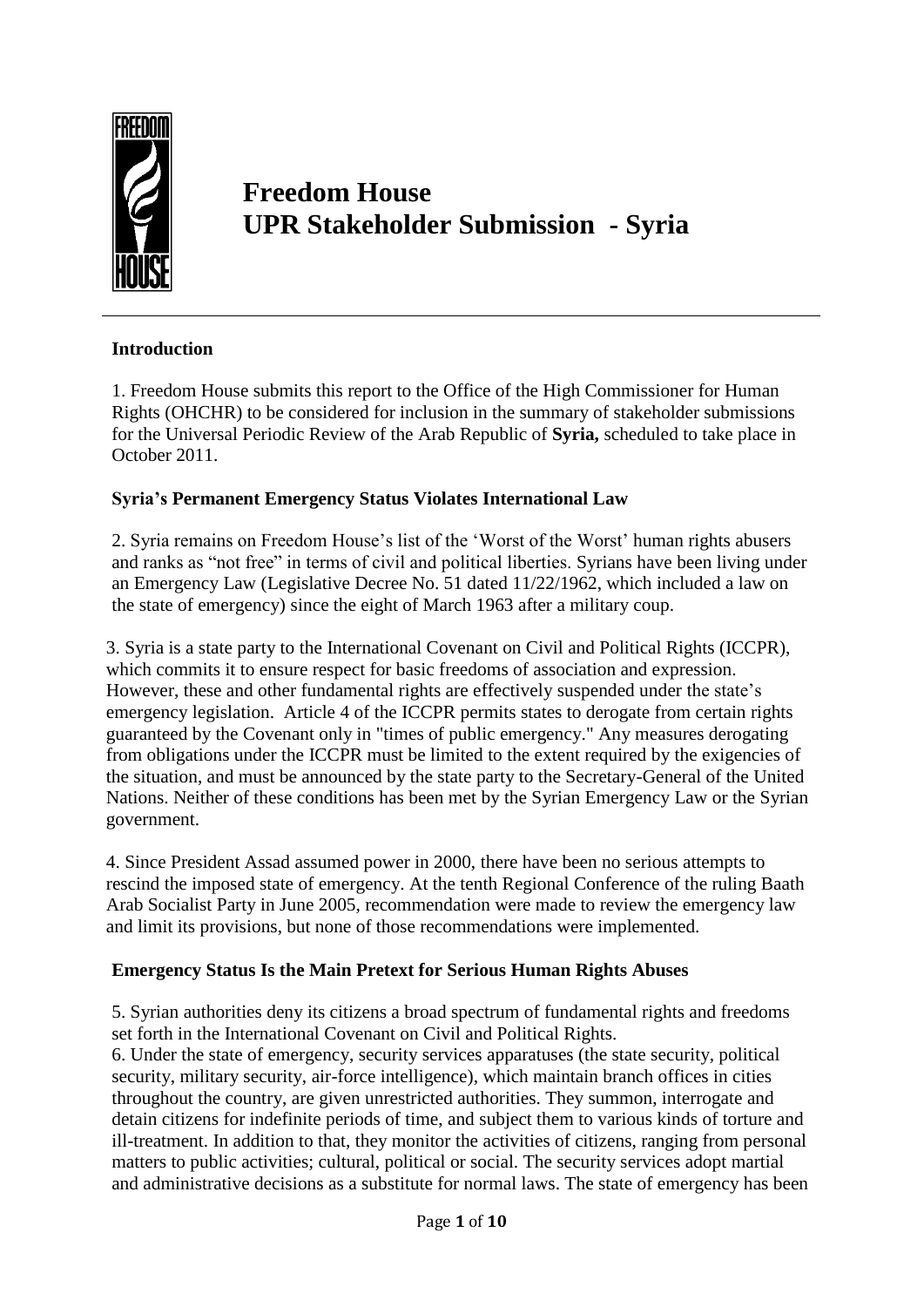used to exert significant control over all aspects of the lives of Syrians, starting from getting a job which requires security approval, and ending with any activity in the political, cultural, and social spheres.

# **Use of Arbitrary Detention and Torture**

7. Under the state of emergency, security agencies (state security, political security, military security, and air-force intelligence) enjoy unrestricted authority to arbitrarily detain people and sometimes conceal the location of detainees for indefinite periods of time. The number of arbitrary-arrested detainees in Syria is estimated to be almost three thousand people, and they are held in various prisons and security branches. Conditions in Syrian prisons and detention center are very poor; prisoners are subject to torture, overcrowding, abuse, and a lack of sanitation, hygiene, and medical care.

8. Syrian Human rights organizations reported four cases of death under torture in the prisons and interrogation offices in 2010. Muhammad Mesto Rashid, Abdulkader Mahmoud, Riaz Ahmed Khalil, and Hammam Walid Rukayah died under torture in the security branches in 2010. The Syrian authorities refused to deliver the bodies to the families and no investigations were initiated.

9. Exceptional laws also protect perpetrators of crimes of torture and other violations. Article 16 of Legislative Decree No. 14 1969, states that prosecuting any member of the Department [Secret services] for crimes committed during the execution of specific tasks entrusted to them, or when initiating them, is only possible upon a prosecution order issued by the Director.

10. Article 74 of Legislative Decree No. 549 Date of 1969, states that contractors or those who are employed at the Department of State Security, may not be prosecuted by the judiciary system, in crimes arising from the nature of their work or in the course of performing it, before being referred to the Disciplinary Board.

11. In September 2008, President Bashar Al Assad issued a Legislative Decree No. 64, granting Police officers and the Moukhabart immunity for crimes committed by them while performing the tasks entrusted to them. A prosecution is only possible by a decision of the General Command of the Army and Armed forces.

## **Violations of Freedoms of Association**

12. While Article 39 of the Syrian Constitution guarantees the rights of the citizens to assemble and demonstrate peacefully, in practice these freedoms are restricted by the Emergency Law. The Emergency Law grants the Syrian police apparatus the power to impose restrictions on freedom of assembly. Security forces have the power to prevent and disrupt peaceful opposition demonstrations, arrest participants, and physically abuse them on site and while in custody.

13. In February 2011, security forces used the powers accorded to them by the Emergency Law to prevent peaceful citizen to demonstrate in front of the Libyan embassy in Damascus. The security forces violently dispersed protesters who were peacefully demonstrating, detaining 14 citizens. The 14 protesters were released the same day.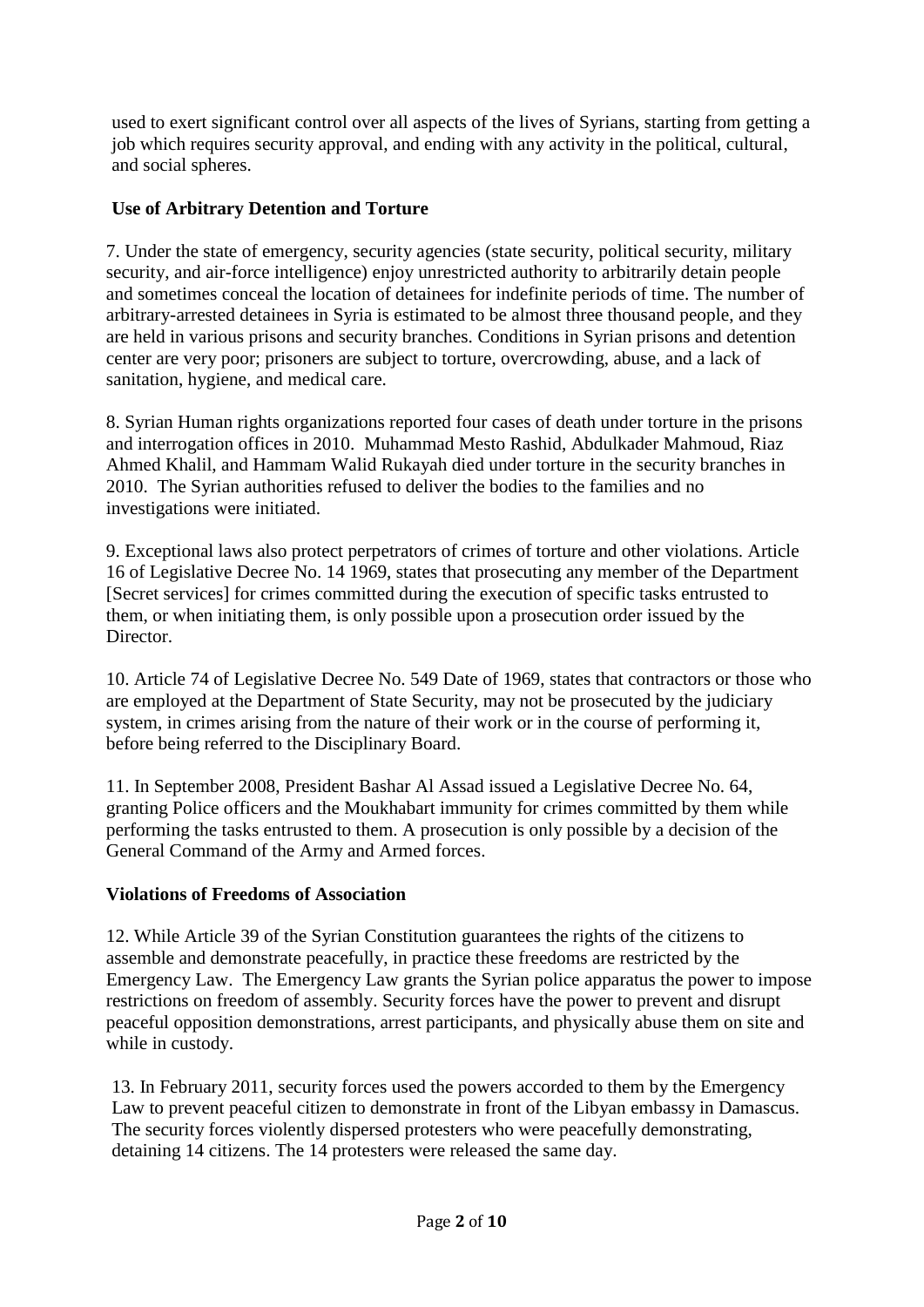14. Syrian authorities continue to refuse to license independent non-governmental organizations. Human rights organizations are subject to continuous harassment and threats by the security forces. Anwar al-Bunni is serving five years in prison because of his human rights work. Human rights lawyer, Muhannad al-Hassani, was arrested in 2009 and sentenced to three years in prison due to his human rights activism and his activities monitoring trials at the Supreme State Security Court.

15. The situation is similar for political parties. It is illegal to establish political parties independent from the National Progressive Front led and controlled by the Baath Party. Article 306 of the Syrian Penal Code is used to sentence political activists on the charge of "joining a secret society aimed at changing the structure of the state."

16. In May 2009, the State Security Court sentenced five members of the Communist Labor Party to five to seven years in prison on the charge of belonging to a secret society. Four of them -- Abbas Abbas, Ahmed Al-Nihawi, Ghassan Hasan, and Tawfiq Imrana -- are still serving their terms. The fifth -- Hasan Zahra – is suffering from a terminal illness and was released in June 2010. These individuals had been subject to arrest and imprisonment in the eighties and nineties for their political activities.

17. Decree No. 49 of 1980 mandated capital punishment for those refusing to withdraw their membership to the Muslim Brotherhood. The hard line position taken by the authorities against the Muslim Brotherhood since the late 1980s is reflected through the continued enforcement of the Law Number 49. Although the implementation of the death penalty has been frozen for years, prison sentences of over ten years for members of the Syrian Muslim Brotherhood are common. 1

## **Violations of the Right to Movement**

18. The right to travel is guaranteed by Syrian laws unless based on judicial decisions. The Emergency Law grants to the Syrian police wide authorities to ban thousands of citizens from leaving Syria based on security orders. The banning targets political opponents, human rights activists, former detainees, and intellectuals. 2

## **Violations of Freedom of Speech**

<u>.</u>

19. The Emergency Law allows arrest for acts such as insulting the president and expressing an opinion contrary to the opinion of the ruling regime. Independent journalists, bloggers, and human rights activists are subject to strict censorship and called periodically by the security forces for investigation. Official local media is under absolute control of security services; private media is subject to strict censorship and forced to comply with limitations imposed by the regime.

20. In 2007 two Syrian bloggers (Kareem Arbaji and Tariq Biasi) were sentenced by the Syrian Supreme State Security Court to three years in prison because of articles, poem, and comments published online.

<sup>&</sup>lt;sup>1</sup> Can Extraordinary Courts Ensure Justice: The Supreme State Security Court, Damascus Center for Human Rights Studies (DCHRS), May 2007.

<sup>&</sup>lt;sup>2</sup> Syrian Center for Media and Freedom of Expression, The problem of the travel ban in Syria, [http://scm.bz/?page=show\\_det&category\\_id=83&id=124&lang=ar](http://scm.bz/?page=show_det&category_id=83&id=124&lang=ar)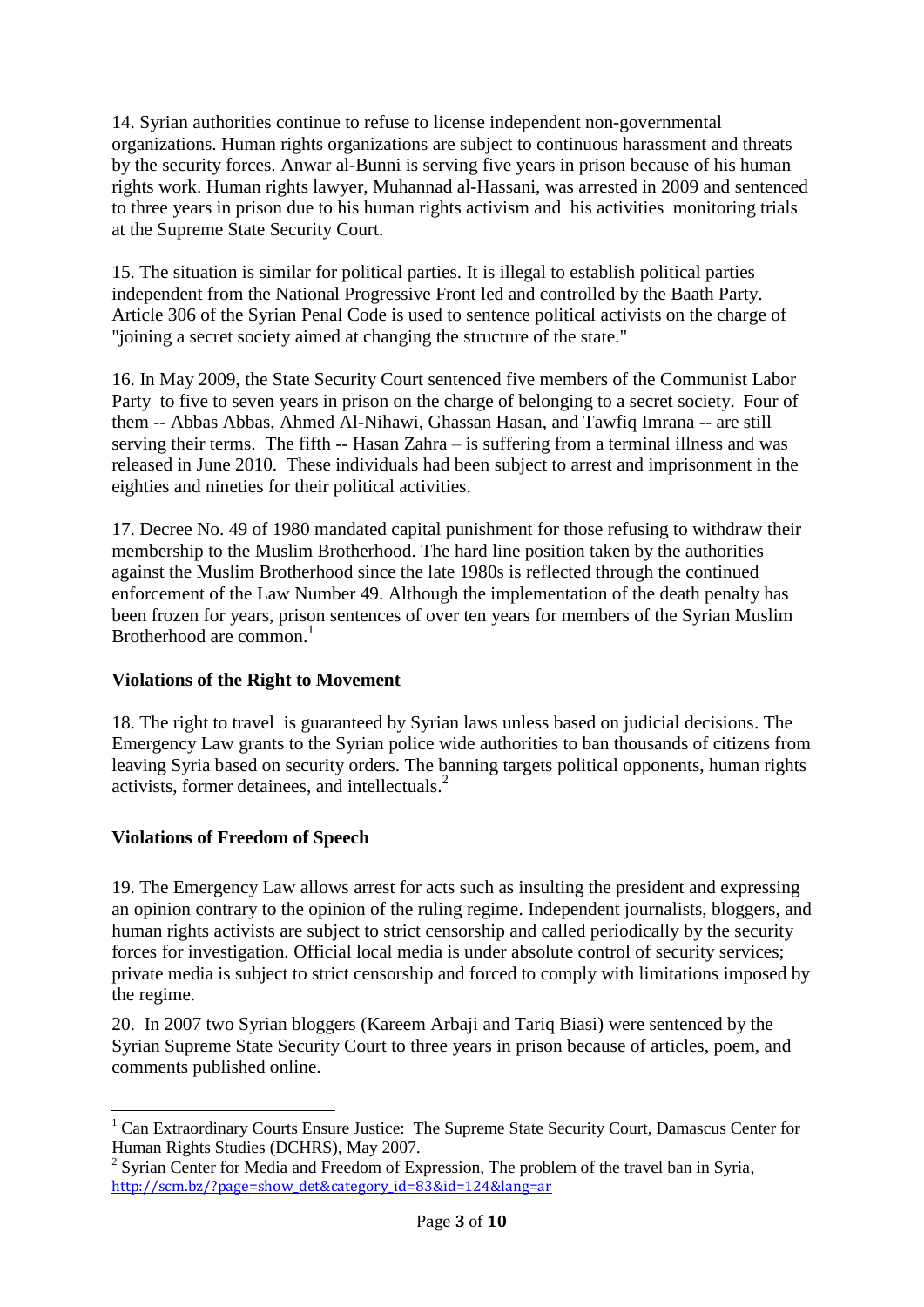21. In 2009, Ma'an A'akel a journalist working at the state owned news paper Al-Thawra was arrested and disappeared until the date of his release in February 2010. Prior to his arrest the journalist was working on an investigative report dealing with the subject of corruption in Syria.

22. In 2010, Syrian journalist and political activist Ali al-Abdullah was re-detained by the security forces and is facing a military court due to a press statement he made in prison while serving a sentence of two and half years.

#### **Violations of Rule of Law and Independence of the Judiciary**

23. Articles 131 and 133 of the Syrian Constitution guarantee the independence of the judiciary system and emphasize that judges are independent and not subject to any authority except that of the law. Nevertheless, Syria lacks an independent judiciary. The ordinary courts are subject to the control of the executive branch, as the Supreme Judicial Council is headed by the President represented by the Minister of Justice.

24. In addition, the judiciary system lacks the minimum degree of autonomy and is under the absolute command of the security services. The judicial system does not guarantee due process and is subject to widespread corruption.<sup>3</sup>

25. Under the state of emergency, Syria operates an exceptional court: the Supreme State Security Court. Established by Legislative Decree No. 47 dated 28/03/1968, the Court is granted broad powers and is exempt from complying with Syrian due process laws and standards. Its verdicts are not subject to any form of appeal or review.

26. Hearings at the Supreme State Security Court continue to be secret and lawyers are not allowed to meet their clients in private. The court relies entirely on affidavits signed under coercion. The court lacks the minimum standards for fair trial and hundreds of prisoners are tried before it each year.

27. The state of emergency allows military courts to try civilians. Most political prisoners have been tried before the military court. Kamal Labwani who is already serving a 12 years sentence was sentenced to three years in prison by the Military Court for spreading false news in the prison. Human rights activist Haitham Al-Maleh was sentenced by the same court to three years in prison for the same charges. He was released in March 2011 by a presidential amnesty, after having served approximately two years in prison under harsh conditions.

<u>.</u>

<sup>3</sup> In 2006, the Syrian judicial system sentenced signatories of the Damascus-Beirut Declaration, which called for normal relations and respect for the sovereignty of both countries, to periods ranging between three to five years. Twelve democratic activists were also arrested in December 2007 for holding the meeting of the National Council that prepared the Damascus Declaration for Democratic and Peaceful Change and were sentenced to two and half years in prison.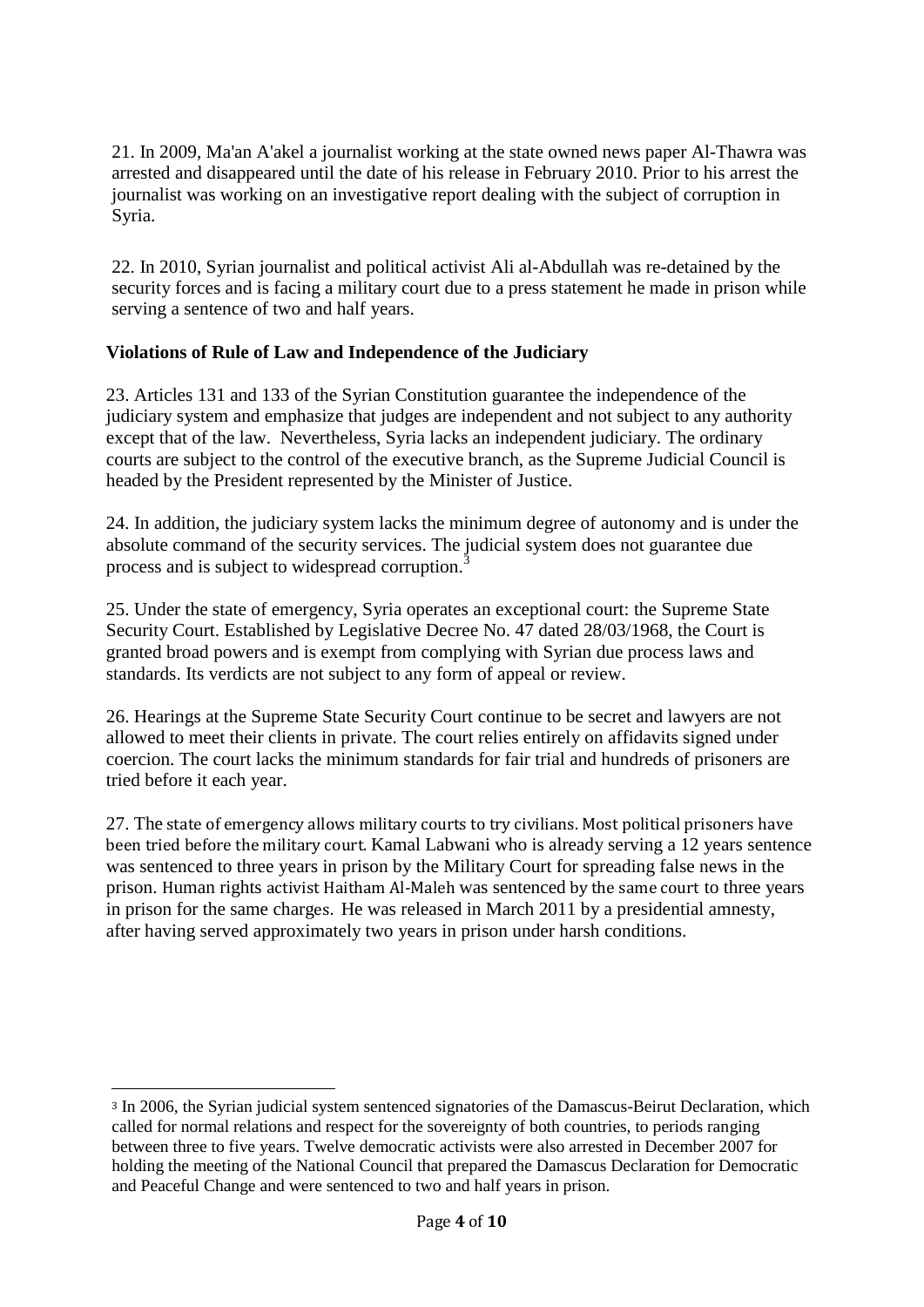### **Recommendations**

- The government of Syria should immediately repeal the Emergency Law
- The Supreme State Security Court should be fully and publicly disbanded.
- The government of Syria should acknowledge and investigate prior violations of political freedoms, civil liberties, and human rights.
- The government of Syria should release all political prisoners immediately.
- The government of Syria must embrace international standards on human rights and allow for better public monitoring
- Syria's courts should guarantee that all accused are accorded with due process of law that complies with international standards
- Syria should immediately end the practice of banning citizens from traveling
- Syria should immediately respect the rights to free speech, free association, and free assembly

#### **Attachments**

[Freedom in the World 2010: Syria](http://www.freedomhouse.org/template.cfm?page=22&year=2010&country=7928) [Freedom of the Press 2010: Syria](http://www.freedomhouse.org/inc/content/pubs/pfs/inc_country_detail.cfm?country=7928&year=2010&pf) [Worst of the Worst 2010: Syria](http://www.freedomhouse.org/uploads/special_report/88.pdf)

#### **Freedom in the World - Syria (2010)**

| <b>Capital:</b> Damascus | Political Rights Score: 7 * |
|--------------------------|-----------------------------|
| <b>Population:</b>       | Civil Liberties Score: 6 *  |
| 21,906,000               | <b>Status: Not Free</b>     |
|                          | <b>Overview</b>             |

**Freedoms of expression, association, and assembly remained tightly restricted throughout 2009, especially with regard to certain groups, such as the Kurdish minority. Syria's opposition in exile split during the year, ending an uneasy alliance between secularists and Islamists. On the international front, Syria and Lebanon exchanged ambassadors, and although the United States announced that it would send an ambassador to Damascus, none had been named by year's end.**

The modern state of Syria was established by the French after World War I and gained formal independence in 1946. Democratic institutions functioned intermittently until the Arab Socialist Baath Party seized power in a 1963 coup and transformed Syria into a one-party state governed under emergency law. During the 1960s, power shifted from civilian ideologues to army officers, most of whom belonged to Syria's Alawite minority (adherents of an Islamic sect who make up 12 percent of the population). This trend culminated in General Hafez al-Assad's rise to power in 1970. The regime cultivated a base of support that spanned sectarian and ethnic divisions, but relied on Alawite domination of the security establishment and the suppression of dissent. In 1982, government forces stormed the northern city of Hama to crush a rebellion by the opposition Muslim Brotherhood, killing as many as 20,000 insurgents and civilians.

Bashar al-Assad took power after his father's death in 2000, pledging to liberalize Syria's politics and economy. The first six months of his presidency featured the release of political prisoners, the return of exiled dissidents, and open discussion of the country's problems. In February 2001, however, the regime abruptly halted this so-called Damascus Spring. Leading reformists were arrested and sentenced to lengthy prison terms, while others faced constant surveillance and intimidation by the secret police. Economic reform fell by the wayside, and Syria under Bashar al-Assad proved resistant to political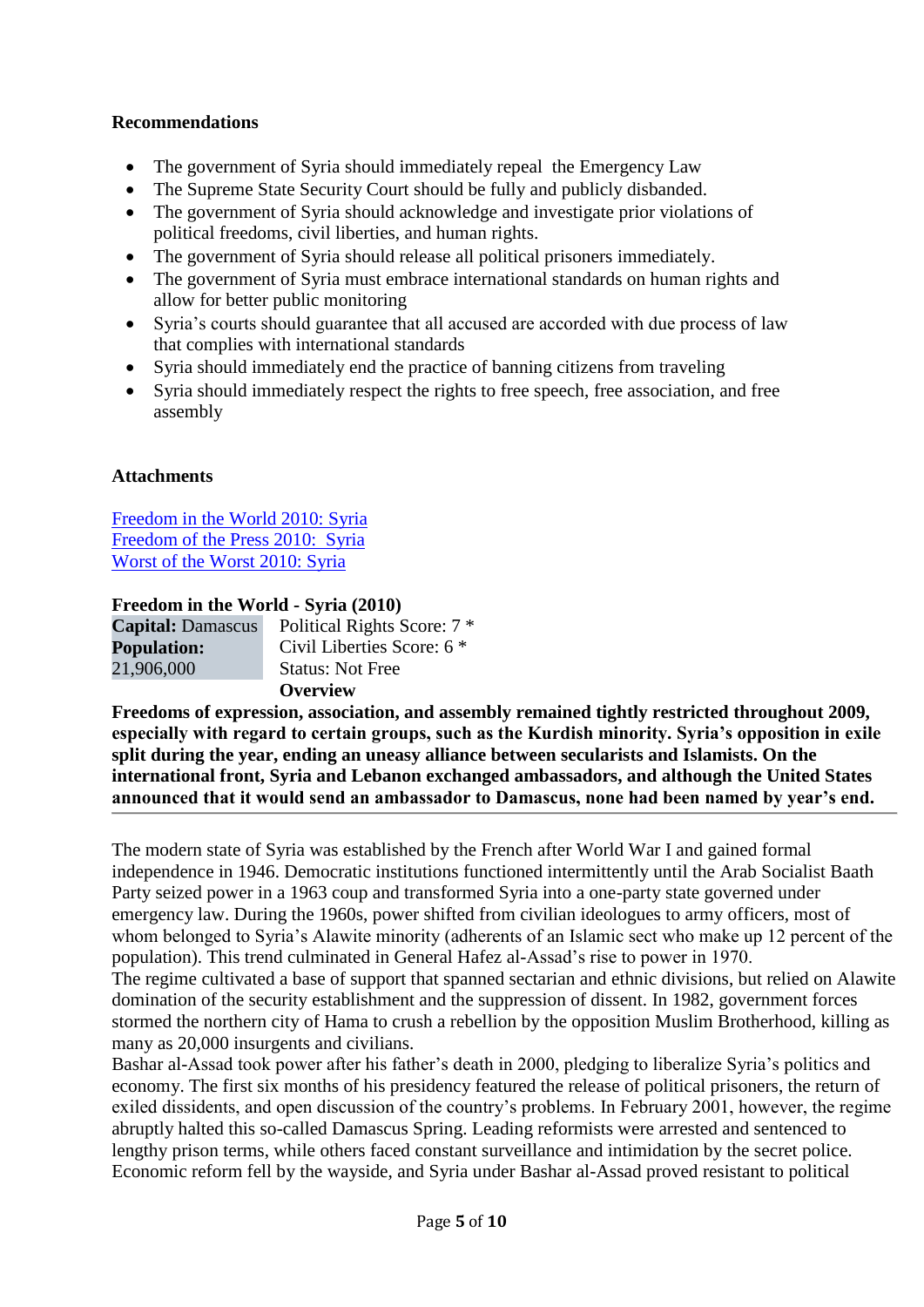change.

Reinvigorated by the toppling of Iraq's Baathist regime in 2003, Syria's secular and Islamist dissidents began cooperating and pushing for the release of political prisoners, the cancellation of the state of emergency, and the legalization of opposition parties. Syria's Kurdish minority erupted into eight days of rioting in March 2004. At least 30 people were killed as security forces suppressed the riots and made some 2,000 arrests.

Despite hints that sweeping political reforms would be drafted at a major Baath Party conference in 2005, no substantial measures were taken. In October 2005, representatives of all three segments of the opposition—the Islamists, the Kurds, and secular liberals—signed the Damascus Declaration for Democratic National Change (DDDNC), which called for the country's leaders to step down and endorsed a broad set of liberal democratic principles.

In May 2006, exiled opposition leaders announced the creation of the National Salvation Front (NSF) to bring about regime change. Also that month, a number of Syrian political and human rights activists signed the Beirut-Damascus Declaration, which called for a change in Syrian-Lebanese relations and the recognition of Lebanese sovereignty. Many of the signatories were subsequently detained or sentenced to prison as part of a renewed crackdown that reversed the previous partial leniency on personal freedom. In 2007, al-Assad won another term as president with 97.6 percent of the vote. In results that were similarly preordained by the electoral framework, the ruling Baath-dominated coalition won the majority of seats in that year's parliamentary and municipal polls. Meanwhile, supporters of the DDDNC formed governing bodies for their alliance and renewed their activities, prompting a government crackdown that extended into 2008.

In 2009, the NSF fell apart, largely because the Muslim Brotherhood, in deference to the Syrian government's support for the Palestinian militant group Hamas, suspended its opposition activities in the aftermath of Israel's offensive in the Gaza Strip in January. One prominent secular NSF member, Bashar al-Sha'i, quit the opposition in April and returned to Syria after publicly apologizing to the government in July, and anotherDDDNC member, Michel Kilo, was released from prison at the end of his three-year sentence in May. Other leading human rights figures within Syria were jailed or faced new charges of "weakening national morale" or "spreading false information" during the year. Separately, al-Assad reshuffled his government in April, replacing five ministers and creating an environment ministry. Syria's diplomatic isolation eased somewhat in 2009. High-ranking officials from the United States met with Syrian leaders for the first time since 2005, Washington pledged to return an ambassador to Damascus, and Saudi Arabian diplomats held talks with Syrian officials. However, the U.S. ambassador had not been named by year's end, the United States renewed existing sanctions on Syria, and progress on an Association Agreement with the European Union stalled.

#### **Political Rights and Civil Liberties**

Syria is not an electoral democracy. Under the 1973 constitution, the president is nominated by the ruling Baath Party and approved by popular referendum for seven-year terms. In practice, these referendums are orchestrated by the regime, as are elections for the 250-seat, unicameral People's Council, whose members serve four-year terms and hold little independent legislative power. Almost all power rests in the executive branch.

The only legal political parties are the Baath Party and its several small coalition partners in the ruling National Progressive Front (NPF). Independent candidates, who are heavily vetted and closely allied with the regime, are permitted to contest about a third of the People's Council seats, meaning two-thirds are reserved for the NPF.

Regime officials and their families benefit from a range of illicit economic activities. Syria is slowly opening itself economically by removing heavy tariffs and eliminating subsidies, but these limited reforms benefit a small minority at the expense of average citizens. Corruption is widespread, and bribery is often necessary to navigate the bureaucracy. Syria was ranked 126 out of 180 countries surveyed in Transparency International's 2009 Corruption Perceptions Index.

Freedom of expression is heavily restricted. Vaguely worded articles of the penal code, the Emergency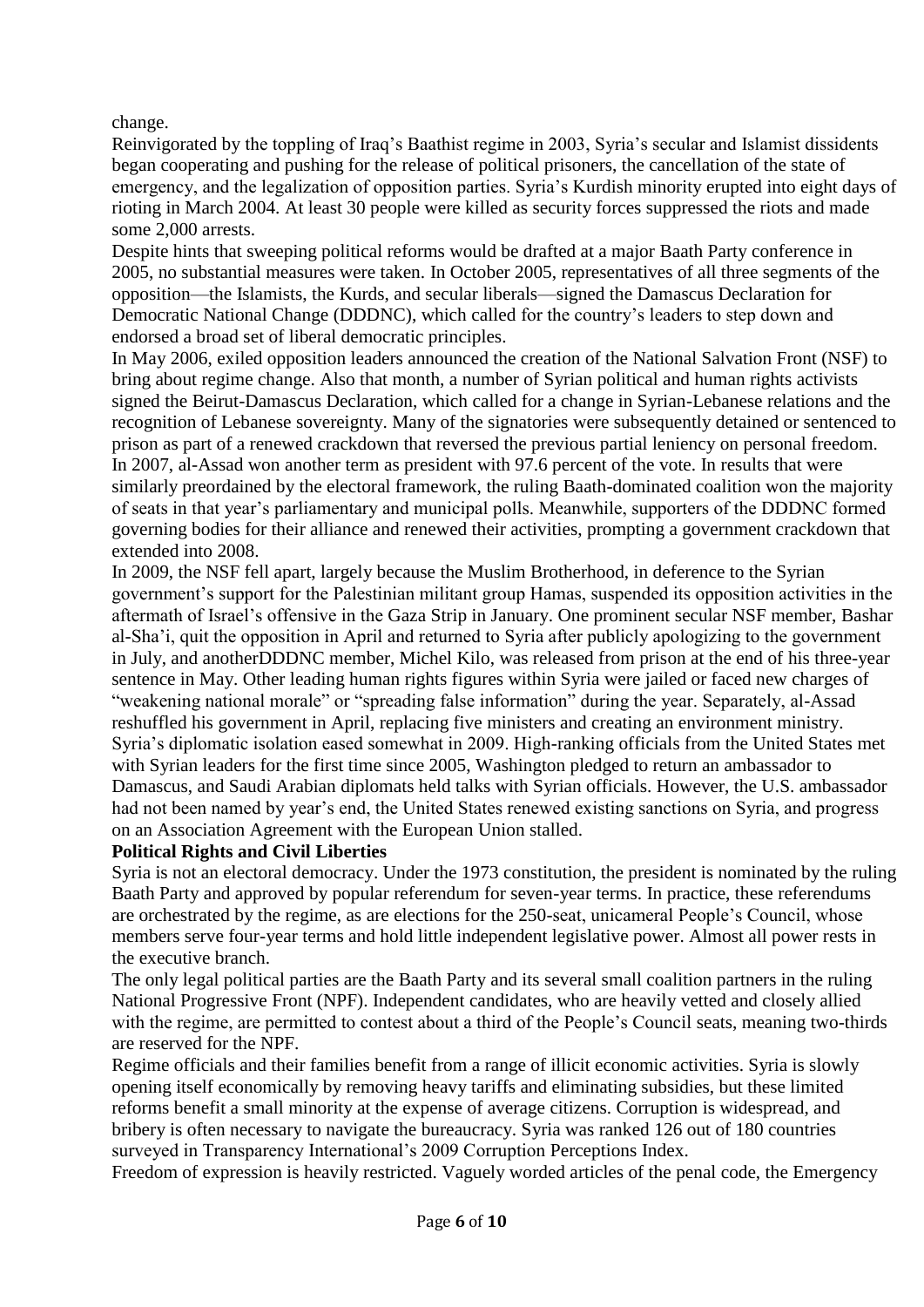Law, and a 2001 Publications Law criminalize the publication of material that harms national unity, tarnishes the image of the state, or threatens the "goals of the revolution." Many journalists, writers, and intellectuals have been arrested under these laws. Apart from a handful of radio stations with non-news formats, all broadcast media are state owned. However, satellite dishes are common, giving most Syrians access to foreign broadcasts. More than a dozen privately owned newspapers and magazines have sprouted up in recent years, and criticism of government policy is tolerated, provided it is nuanced and does not criticize the president. The 2001 press law permits the authorities to arbitrarily deny or revoke publishing licenses and compels private print outlets to submit all material to government censors. It also imposes punishment on reporters who do not reveal their sources in response to government requests. Since the Kurdish protests in 2004, the government has cracked down on journalists calling for the expansion of Kurdish or regional rights; the information minister fired a newspaper editor in Homs in August 2009 for publishing a column about regional identity.

Though a ban on the Saudi-owned, pan-Arab daily *Al-Hayat* was lifted in 2009, journalists in Syria continued to face harassment and intimidation in the form of short jail terms, travel bans, and confiscations of their notes. The Damascus office of the Dubai-based television station Al-Mashreq was closed in July for security reasons; 15 employees were held for questioning. Ibrahim al-Jaban, a prominent television journalist known for touching on taboo subjects, was banned from Syrian television in August.

Syrians access the internet only through state-run servers, which block more than 160 sites associated with the opposition, Kurdish politics, Islamic organizations, human rights, and certain foreign news services, particularly those in Lebanon. Social-networking and video-sharing websites such as Facebook and YouTube are also blocked. E-mail correspondence is reportedly monitored by intelligence agencies, which often require internet cafe owners to monitor customers. In practice, internet users often find ways around these restrictions, and poor connections and high costs tend to hinder access more effectively than government regulations. The government has been more successful in fostering self-censorship through intimidation; a dozen cyberdissidents are currently imprisoned. In September 2009, blogger Karim Antoine Arabji, who had written about corruption, was sentenced to three years in prison after already serving nearly two years in pretrial detention.

Although the constitution requires that the president be a Muslim, there is no state religion in Syria, and freedom of worship is generally respected. However, the government tightly monitors mosques and controls the appointment of Muslim clergy. All nonworship meetings of religious groups require permits, and religious fundraising is closely scrutinized. The Alawite minority dominates the officer corps of the security forces.

Academic freedom is heavily restricted. Several private universities have recently been founded, and the extent of academic freedom within them varies. University professors have been dismissed or imprisoned for expressing dissent.

Freedom of assembly is closely circumscribed. Public demonstrations are illegal without official permission, which is typically granted only to progovernment groups. The security services intensified their ban on public and private gatherings in 2006, forbidding any group of five or more people from discussing political and economic topics. This rule has been enforced through surveillance and informant reports. Such activity by the intelligence services has ensured that a culture of self-censorship and fear prevails, and ordinary Syrians are unwilling to discuss politics under most circumstances.

Freedom of association is severely restricted. All nongovernmental organizations must register with the government, which generally denies registration to reformist or human rights groups. Leaders of unlicensed human rights groups have frequently been jailed for publicizing state abuses. Professional syndicates are controlled by the Baath Party, and all labor unions must belong to the General Federation of Trade Unions, a nominally independent grouping that the government uses to control union activity. Strikes in nonagricultural sectors are legal, but they rarely occur.

While the lower courts operate with some independence and generally safeguard defendants' rights, politically sensitive cases are usually tried by the Supreme State Security Court (SSSC), an exceptional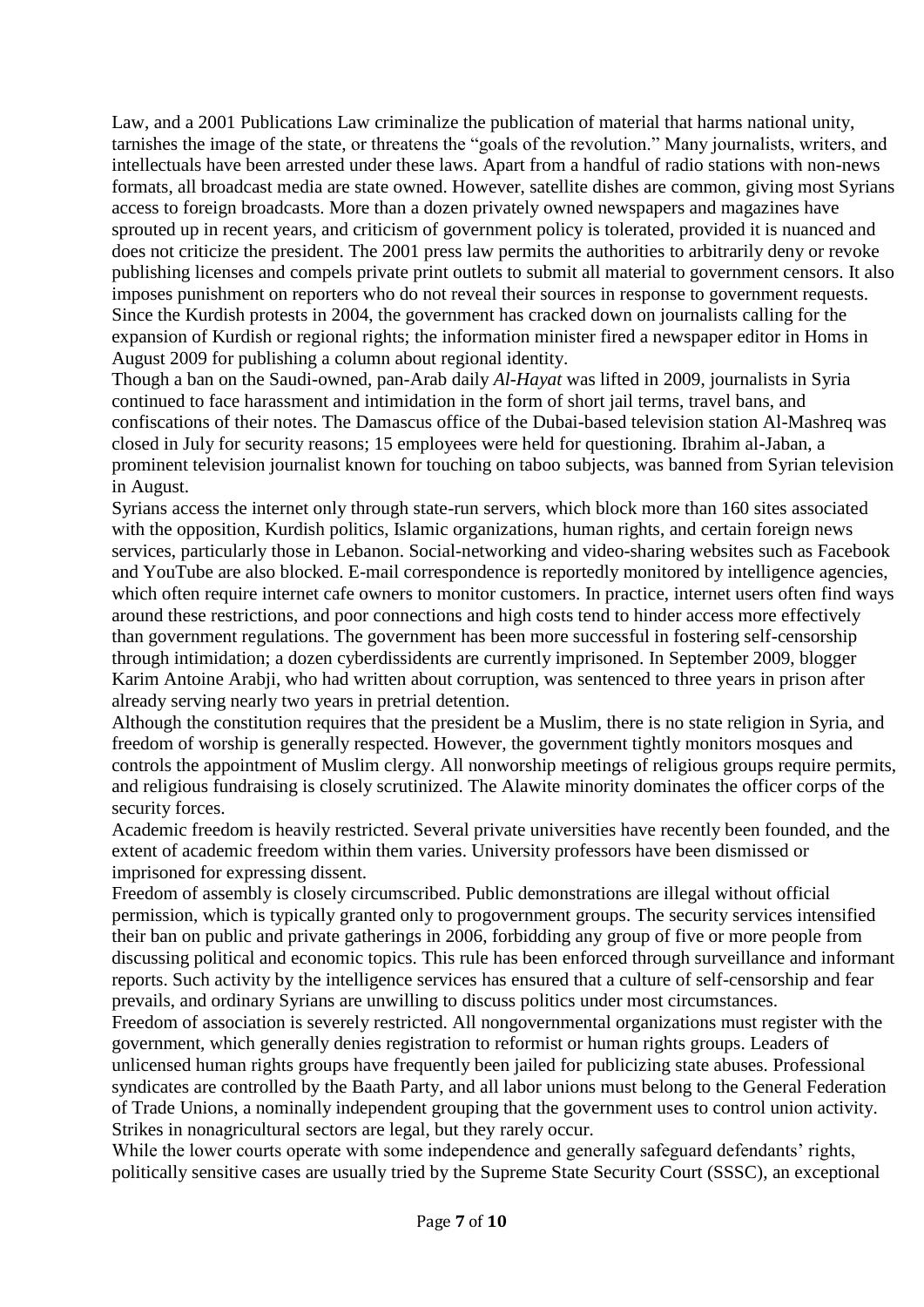tribunal established under emergency law that denies the right to appeal, limits access to legal counsel, tries many cases behind closed doors, and routinely accepts confessions obtained through torture. SSSC judges are appointed by the executive branch, and only the president and interior minister may alter verdicts. The SSSC suspended its operations in late 2008 following riots in Syria's largest prison for political detainees, but reopened its docket in 2009.

The security agencies, which operate independently of the judiciary, routinely extract confessions by torturing suspects and detaining their family members. In 2009, police killed several civilians who were protesting the demolition of illegally constructed homes outside Damascus. The state of emergency in force since 1963 gives security agencies virtually unlimited authority to arrest suspects and hold them incommunicado for prolonged periods without charge. Many of the estimated 2,500 to 3,000 political prisoners in Syria have never been tried. The majority are probably Islamists; those suspected of involvement with the Muslim Brotherhood or radical Islamist groups are regularly detained by the authorities. Possession of recordings or books by clerics whom the regime deems dangerous is often enough for arrest. After release from prison, political activists are often monitored and harassed by security services. The Syrian Human Rights Committee has reported that hundreds of government informants are rewarded for or coerced into writing reports on relatives, friends, and associates who are suspected of involvement in "antiregime" activities.

The Kurdish minority faces severe restrictions on cultural and linguistic expression. The 2001 press law requires that owners and top editors of print publications be Arabs. Some 200,000 Syrian Kurds are deprived of citizenship and are unable to obtain passports, identity cards, or birth certificates, which in turn prevents them from owning land, obtaining government employment, and voting. Suspected Kurdish activists are routinely dismissed from schools and public-sector jobs. In 2009, the government made it more difficult to hire noncitizens, resulting in the dismissal of many Kurds. While one demonstration to demand more rights for the Kurdish community was allowed to take place in northern Syria, security forces stopped four demonstrations in February and March, detaining dozens of people and referring some to the judiciary for prosecution. Intelligence services generally monitor Kurdish leaders closely, sometimes excluding them and their families from public-sector employment. At least 15 such leaders are barred from leaving Syria.

Opposition figures, human rights activists, and relatives of exiled dissidents are similarly prevented from traveling abroad, and many ordinary Kurds lack the requisite documents to leave the country. Other Syrians are generally allowed greater freedom of movement, residence, and employment. The government has appointed some women to senior positions, including one of the two vice presidential posts. However, women remain underrepresented, holding 12.4 percent of the seats in the legislature. The government provides women with equal access to education, but many discriminatory laws remain in force. A husband may request that the Interior Ministry block his wife from traveling abroad, and women are generally barred from leaving the country with their children without proof of the father's permission. Violence against women is common, particularly in rural areas. The government imposed two-year minimum prison sentences for killings classified as "honor crimes" in 2009; previously there had been a maximum one-year sentence. State-run media estimate that there are 40 such killings each year, whereas women's rights groups put the figure at 200. Personal status law for Muslim women is governed by Sharia (Islamic law) and is discriminatory in marriage, divorce, and inheritance matters; church law governs personal status issues for Christians, in some cases barring divorce. A draft personal status law introduced in 2009 was subsequently withdrawn after women's rights activists criticized its content and Christians denounced it as an attempt to take authority away from their respective churches.

\**Countries are ranked on a scale of 1-7, with 1 representing the highest level of freedom and 7 representing the lowest level of freedom. Click [here](http://www.freedomhouse.org/template.cfm?page=351&ana_page=354&year=2009) for a full explanation of Freedom in the World methodology.*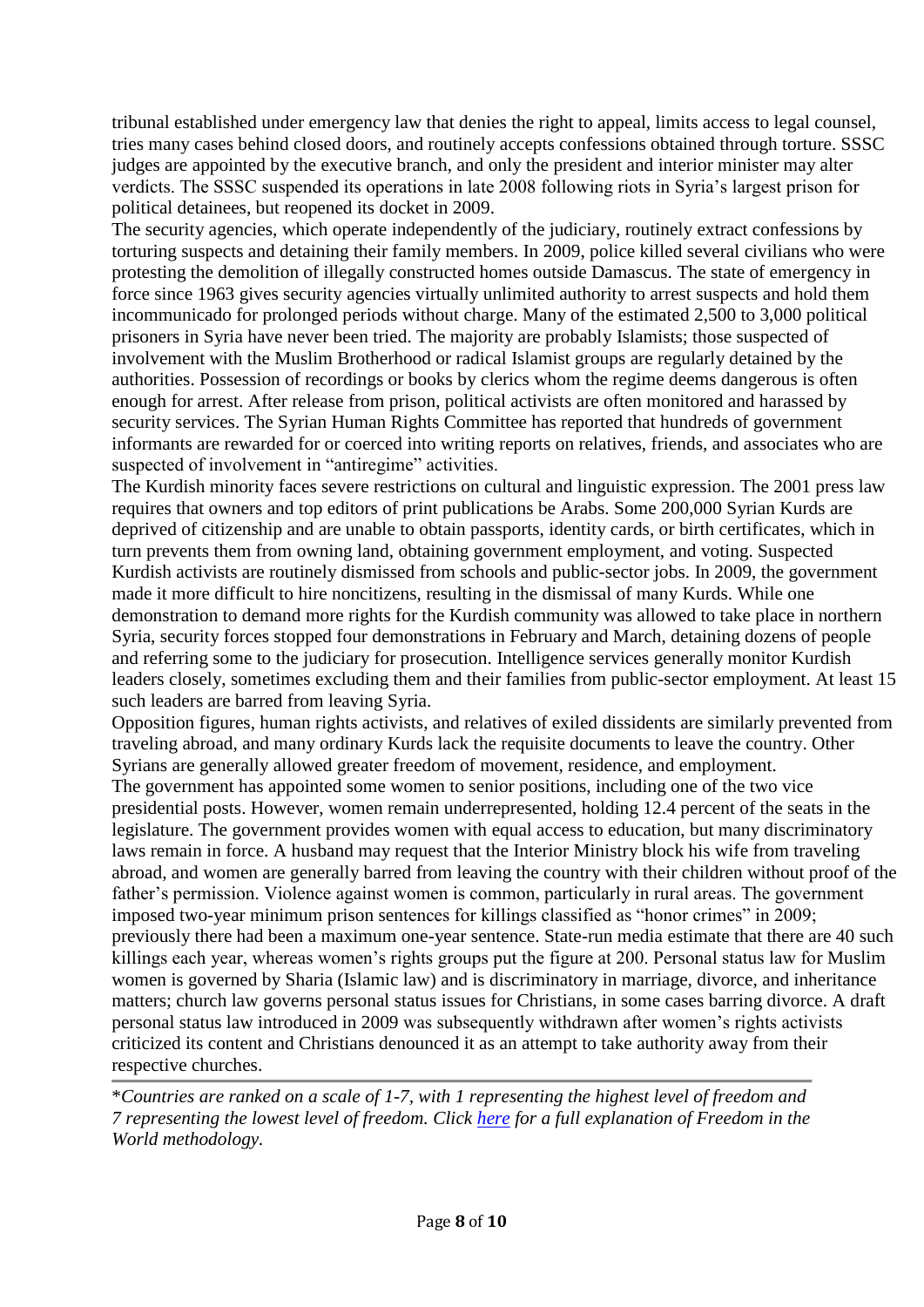#### **Freedom Of The Press - Syria (2010)**

Status: Not Free Legal Environment: 29 Political Environment: 33 Economic Environment: 21 Total Score: 83

- Although Article 38 of the constitution provides for freedoms of speech and the press, these rights are severely restricted in practice. The 2001 Press Law allows for broad state control over all print media and forbids reporting on topics that are deemed sensitive by the government, such as issues of "national security" or "national unity," as well as the publication of "inaccurate" information. Individuals found guilty of violating the Press Law face one to three years in prison and fines ranging from 500,000 to 1 million Syrian pounds (US\$10,000 to US\$20,000). The law also stipulates that the prime minister grants licenses to journalists, which can be rejected for reasons concerning the public interest. Under Articles 9 and 10, the Ministry of Information must approve all foreign publications and has the power to ban them if they challenge "national sovereignty and security or offend public morality."
- The 1963 State of Emergency Law allows authorities to arrest journalists under ambiguous charges of threatening "national security." The law "prohibits acts of speech inciting sectarianism" and "false information" that is in opposition to the "goals of the revolution." Defamation remains a criminal offense.
- Criticism of the government can lead to lawsuits, fines, harassment, and dismissal. Several journalists were reportedly removed from their positions for this reason in 2009. Charges are often arbitrary, ambiguous, or simply not specified. In April 2009, Syrian Kurdish journalist Faruq Haji Mustafa, who wrote for the London-based daily *Al-Hayat* and the Lebanese daily *Al-Safir*, was arrested and held incommunicado; he was eventually released in June. In August, Ahmad Takrouni was dismissed as editor of a regional newspaper after it published an article claiming that regional identity was more important than national identity.
- Local media freedom advocates are routinely harassed. In September, authorities closed down the Damascus office of the Syrian Center for Media and Freedom of Expression without providing a reason, although the organization still operates out of its French office.
- Despite the positive step of allowing privately owned print media in 2001, the government strictly controls the dissemination of information. The Ministry of Information and the Ministry of Culture and National Guidance routinely censor both domestic and foreign publications. Currently, all Kurdish-language publications are banned, though they are still available in some areas. In July, authorities closed down local offices of the Dubai-based Al-Mashriq satellite television channel, claiming that it filmed a Damascus market without permission. The government also halted the production of the television program *Alama Farika* and the weekly periodical *Al-Khabar* without sufficient reason, and prohibited the circulation of an October issue of the Lebanese daily *Al-Akhbar* due to an opinion article mentioning an improvement in Syrian-Saudi relations and noting a visit by the Saudi king.
- Journalists face frequent harassment, including banishment from the country, neglected accreditation requests, and extralegal intimidation through arrest, detention,